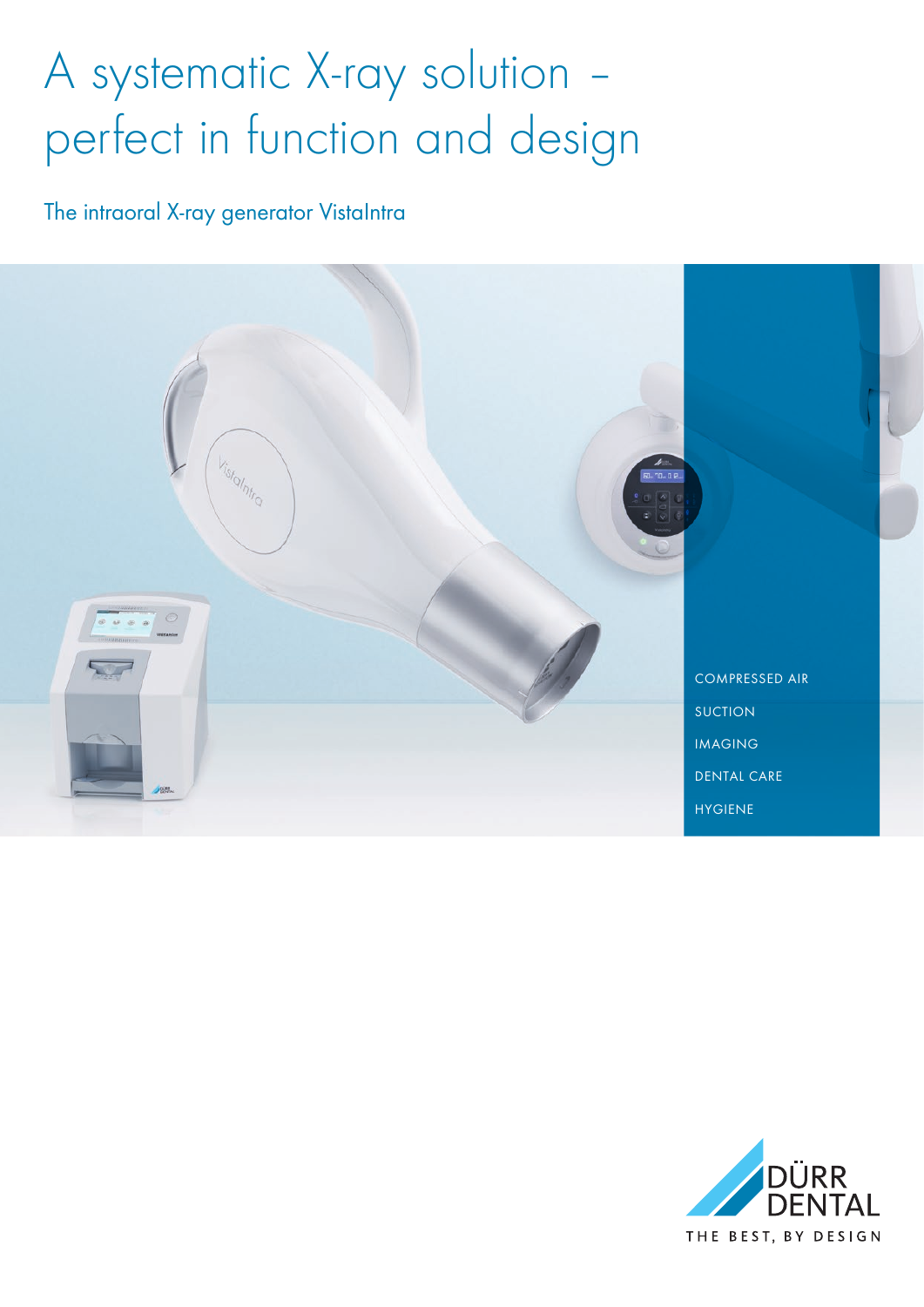# The perfect source for the best X-ray results



#### A systematic X-ray solution - everything from a single provider

For over 50 years, dentists, clinics and X-ray centres around the world have been using innovative products from Dürr Dental and benefiting from our expertise and competence in radiography. Our excellent image plates, sensor and scanner technology for digital radiography is setting standards in terms of image quality.

With the VistaIntra we offer a high quality X-ray appliance for excellent intraoral images. VistaIntra impresses with its exemplary ergonomic design and is perfectly matched to Dürr Dental image plates. All its features - from the radiation source over the X-ray film, the scanner and sensors up to the imaging software - are infused with the expertise and quality of Dürr Dental. Dürr Dental offers you a complete system from a single provider which assures you the best image results thanks to optimally matched system components.

Whatever image receptor you use, VistaIntra provides the basis for perfect image quality.

#### Features:

- **Modern, sleek design for simple, precise positioning**
- **A** simple operating concept
- Perfectly matched to the image plate or sensor
- Highly reliable, long service life of the X-ray tube
- Constant radiation
- **Variably adjustable mA and kV values**
- DC generator with 0.4 mm focal spot
- **DAP** (dose area product display) after exposure

#### Best in class

We seek to provide the very best to our customers via the production of excellent products and outstanding services. That is our aim with regard to user friendliness, reliability and design.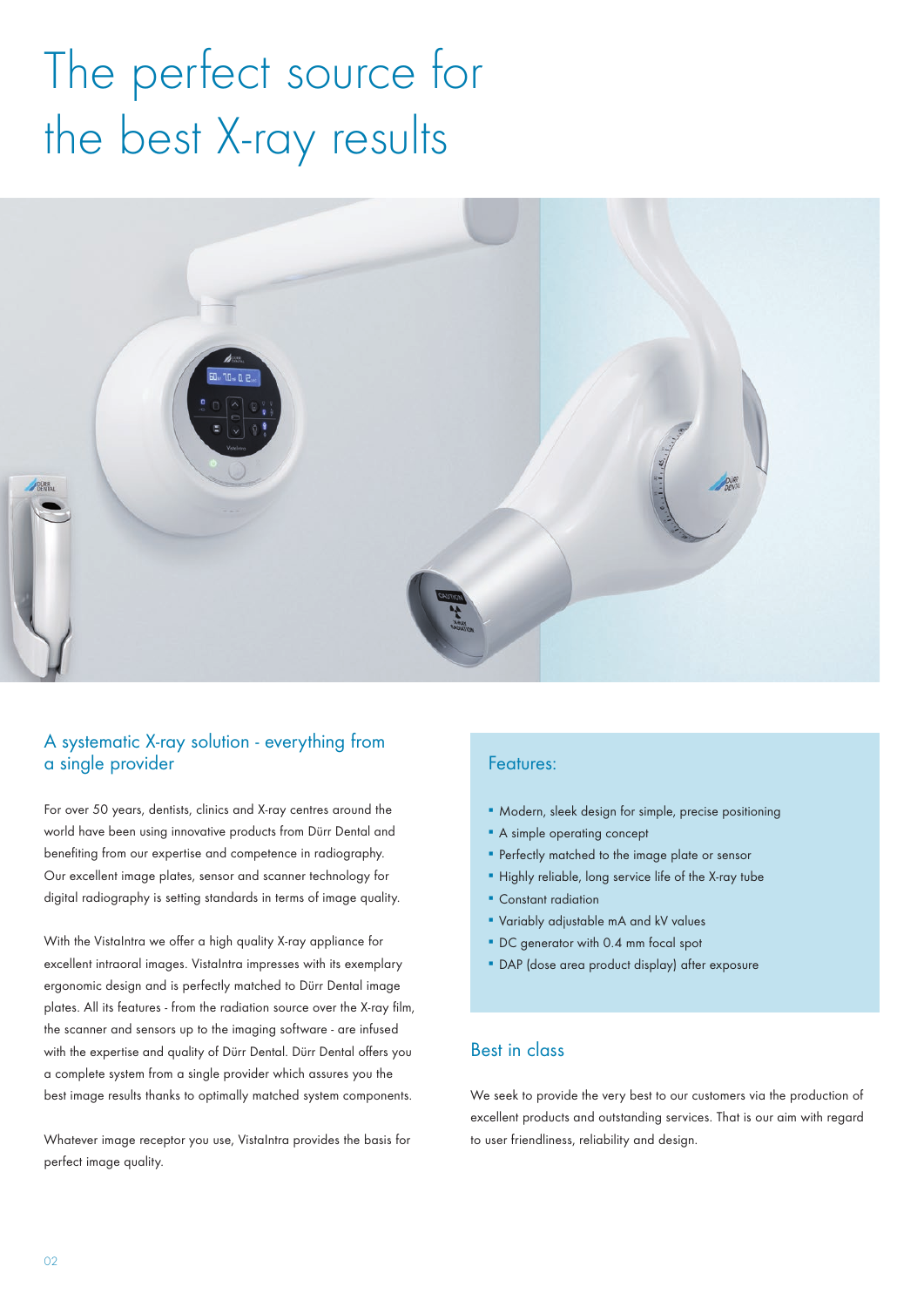# Versatile and highly efficient

Together with the unique Dürr Dental image plate technology, VistaIntra is synonymous with precise, perfect-quality intraoral images. The VistaIntra X-ray generator is also ideal for VistaRay X-ray sensors and images produced on film.

#### Fast, high-quality image results

The VistaIntra leaves the factory pre-programmed with the exact radiation dose for every tooth area required for Dürr Dental image plates and sensors. It is ready for immediate use and delivers images with perfect exposure.



### Easy handling, highly ergonomic

Thanks to the handle on the generator head, VistaIntra can be comfortably and precisely positioned. Selecting the tooth area is also easily done. The X-ray parameters can be finely adjusted where required; quick switching between two different radiation settings, such as image plate and sensor, is also possible. Clear icons on the timer improve the workflow and reduce the risk of

#### DC technology for minimised radiation errors. dosage

VistaIntra's modern DC technology facilitates highly repeatable accuracy of radiation dose and thus high image quality. It also reduces the patient dose by more than 25% in comparison to conventional AC generators, thereby ensuring greater safety for your patients and employees.



#### Precisely oriented with right-angle/parallel technology

Use the Dürr Dental right-angle technique color set for easy production of the bestpossible images.